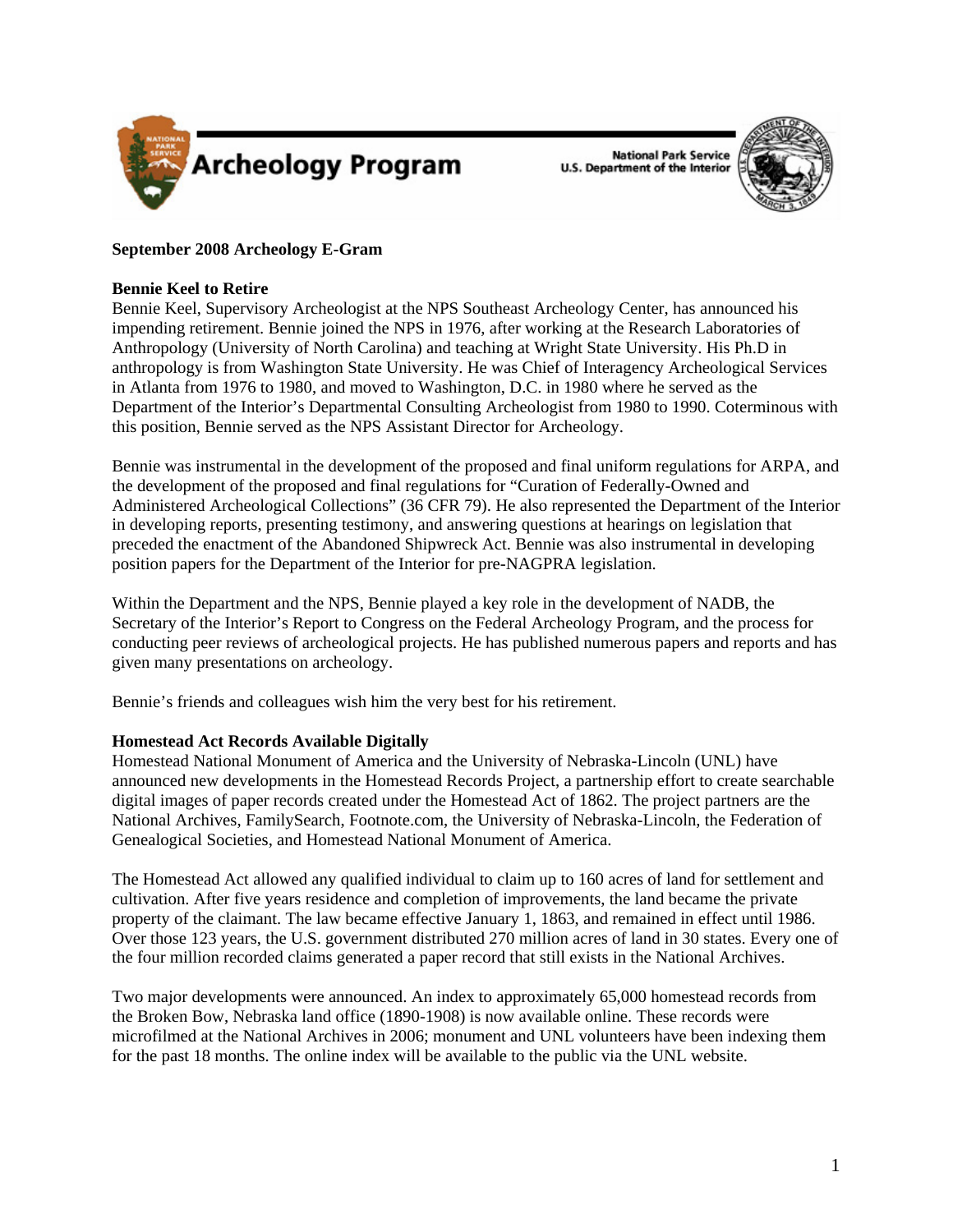The second development is the beginning of a new digital homestead records initiative. The National Archives has agreed to the digitization of the 300,000 homestead documents from the Nebraska City/Lincoln U.S. land office, which operated from 1868 to 1925. Visitors to Homestead National Monument of America, all National Archives locations, all Family Search research centers, and the University of Nebraska-Lincoln will be able to access the records free of charge. These records are a treasure trove of information about people that claimed land under the Homestead Act as well as the lasting changes that the law initiated in the U.S. and across the world.

For more information about Homestead National Monument of America go to <www.nps.gov/home/>

### **New Historic Preservation Award**

Secretary of the Interior Dirk Kempthorne has announced the establishment of the Secretary's Historic Preservation Award to recognize the outstanding contributions of employees of Federal, State, and Tribal Preservation Offices and Certified Local Governments in the area of historic preservation. Each year, the Secretary will recognize one individual from each of four categories – Federal Preservation Offices, State Historic Preservation Offices, Tribal Historic Preservation Offices, and Certified Local Governments. (NPS employees are not eligible for these awards).

Nominees are individuals whose contributions surpass the expected scope of their positions and whose creativity and expertise have fostered the overall goals of the National Historic Preservation Act. Nominations should concentrate on activities and accomplishments during the last two years (2007-2008). The deadline for submitting a nomination for the 2008 award is October 20, 2008.

More information about the award and an application can be found at [www.doi.gov/initiatives/preservation.html.](www.doi.gov/initiatives/preservation.html) **Contact:** Jon C. Smith, 202-354-2095

#### **Navajo Nation seeks control of Canyon de Chelly**

Canyon de Chelly, near Chinle in the heart of the Navajo Nation, is a national monument that is entirely on reservation land. The Navajo call the canyon "Tsegi," which means "within the rock." The NPS currently manages the thousands of artifacts, archeological sites, and historic structures within the monument, while the land, revered by the Navajos as sacred, remains tribally owned. Now the Navajo Tribal Council is seeking full control of the 83,000-acre monument and the more than \$1.8 million in Federal funding that is used for its management that goes with it. Doing so would strengthen the tribe's sovereignty and demonstrate its expertise and competence in administering tribal land and resources to benefit Navajo people, supporters say. "It's a site that is very important in terms of not only the historical but also the cultural and spiritual aspects of the nation," said Arvin Trujillo, director of the tribe's Division of Natural Resources. "We are moving in a direction where we're becoming better equipped to take over some of these monuments."

NPS has various agreements with tribes whose reservations lie within a national park. Some allow tribes to manage a portion of the park, rebuild trails, restore watersheds, and hunt on tribal land, for example. In South Dakota, the NPS is considering returning complete control of the South Unit of Badlands NP to the Oglala Sioux. In 2000, Congress passed a law that allows the Timbisha Shoshone Tribe to completely manage tribal trust land within Death Valley NP. At Everglades NP in Florida, the Federal government has set aside a special reserved area for the Miccosukee Tribe within the park.

Patricia L. Parker, Chief, NPS American Indian Liaison Office, said tribes are encouraged to take a more active role in managing their lands, but no national monument has been completely turned over to a tribe. "If I were the tribe, I would take a good look at to what extent would the lands be better protected, what would be the benefits locally for having it be a tribal park rather than it be a national monument or park,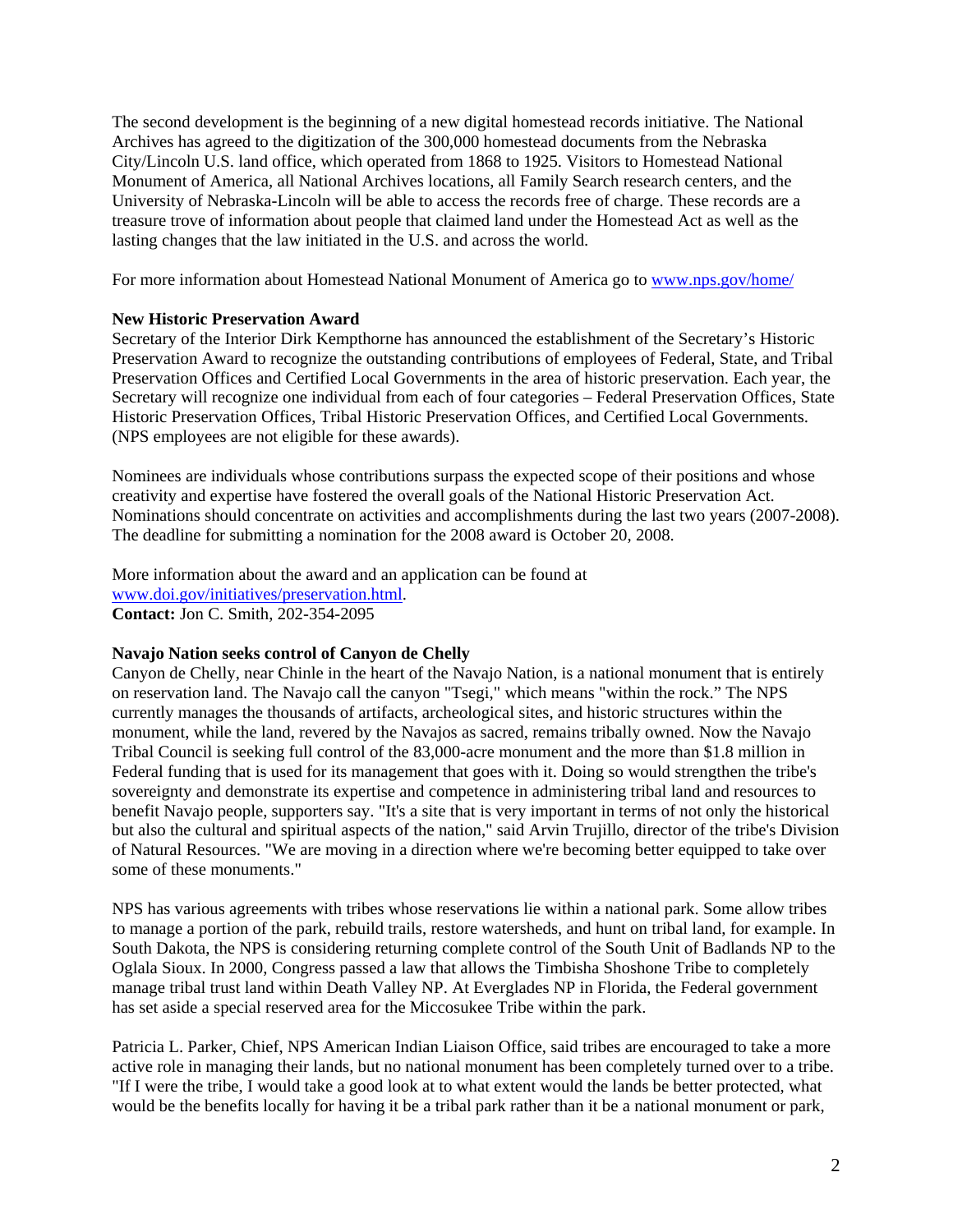and I'm sure they're weighing the benefits," she said. The NPS, which employs about 25 people at Canyon de Chelly, says the Navajo Nation has every right to seek full control of the canyon.

If Congress approves the transfer, Canyon de Chelly likely would be added to a handful of tribal parks overseen by the Navajo Nation that include Monument Valley, Antelope Canyon, Marble Canyon and Four Corners. Teddy Halwood, president of the Canyon de Chelly/Canyon del Muerto Resident Association, contended the NPS has overstepped its boundaries on many occasions. Having the Navajo Nation run the canyon would mean more jobs for tribal members, better access to sacred sites and better protection of the tribe's resources, he said. "It would be in the best interest of the Navajo Nation to oversee its own affairs," he said.

Adam Teller, president of Tsegi Dine, a group of canyon residents opposed to a takeover, said he doesn't believe the Navajo Nation has the expertise to manage the canyon and that the Tribal Council is going about it the wrong way. "They (residents) feel that it's kind of like a hostile takeover," he said. "I guess a lot of other parks and places that they look at that the Navajo Nation runs, they're very concerned our national monument is going to go the same way." About 80 Navajo people currently live in the canyon.

For more information about Canyon de Chelly National Monument, go to <www.nps.gov/cach/>

## **Energy Companies Mitigation Money May Protect Sites**

At Canyons of the Ancients National Monument, about 80 percent of the monument's 164,000 acres is leased for energy development and a giant new project to drill for carbon dioxide is gathering steam on the park's eastern flank. At Nine Mile Canyon in central Utah, truck exhaust on a road to the gas fields is posing a threat to 2,000 years of rock art and imagery, say environmentalists and Indian tribes.

Funding from resource extraction activities, however, may be helping to care for sites. The BLM, for example, in working out drilling plans at Canyons of the Ancients, is considering using mitigation money – the dollars drillers must post to ensure they have cleaned up after themselves – to finance volunteer efforts to police the backcountry. "They are part of the eyes and ears on the ground," said LouAnn Jacobson, an archeologist by training and manager of both the Canyons of the Ancients NM and the Anasazi Heritage Center. The USFS is considering a similar idea at Chimney Rock Archeological Area. Using energy mitigation money to support volunteer programs for policing and preventing vandalism, USFS officials said, could help extend the agency's budgets, which are being sapped by rising costs in other areas, especially fire protection.

A spokesman for the Independent Petroleum Association of America, which represents drilling companies, described helping defend historical sites as good for business, especially if financing volunteers created more contact and understanding between local residents and energy explorers.

For more information about Canyons of the Ancients National Monument, go to <www.blm.gov/co/st/en/nm/canm.html>

### **NPS Hosts Training in Interpretation of Archeological Resources**

The NPS Southeast Archeological Center, Division of Interpretation, Education, and Partnerships, and Yosemite NP are sponsoring "Effective Training of Archeological Resources." The class will be held November 3-7, 2008, at Yosemite, CA. This 5-day workshop will improve interdisciplinary communication skills for using a team approach to developing and carrying out effective public interpretation and education programs and products. Interpreters and educators will gain knowledge of archeology for developing presentations and media about archeological resources. Archeologists will gain knowledge and skills in interpretation for developing interpretive presentations and media about cultural resources. All groups gain knowledge and skills through increased dialogue and interactions between